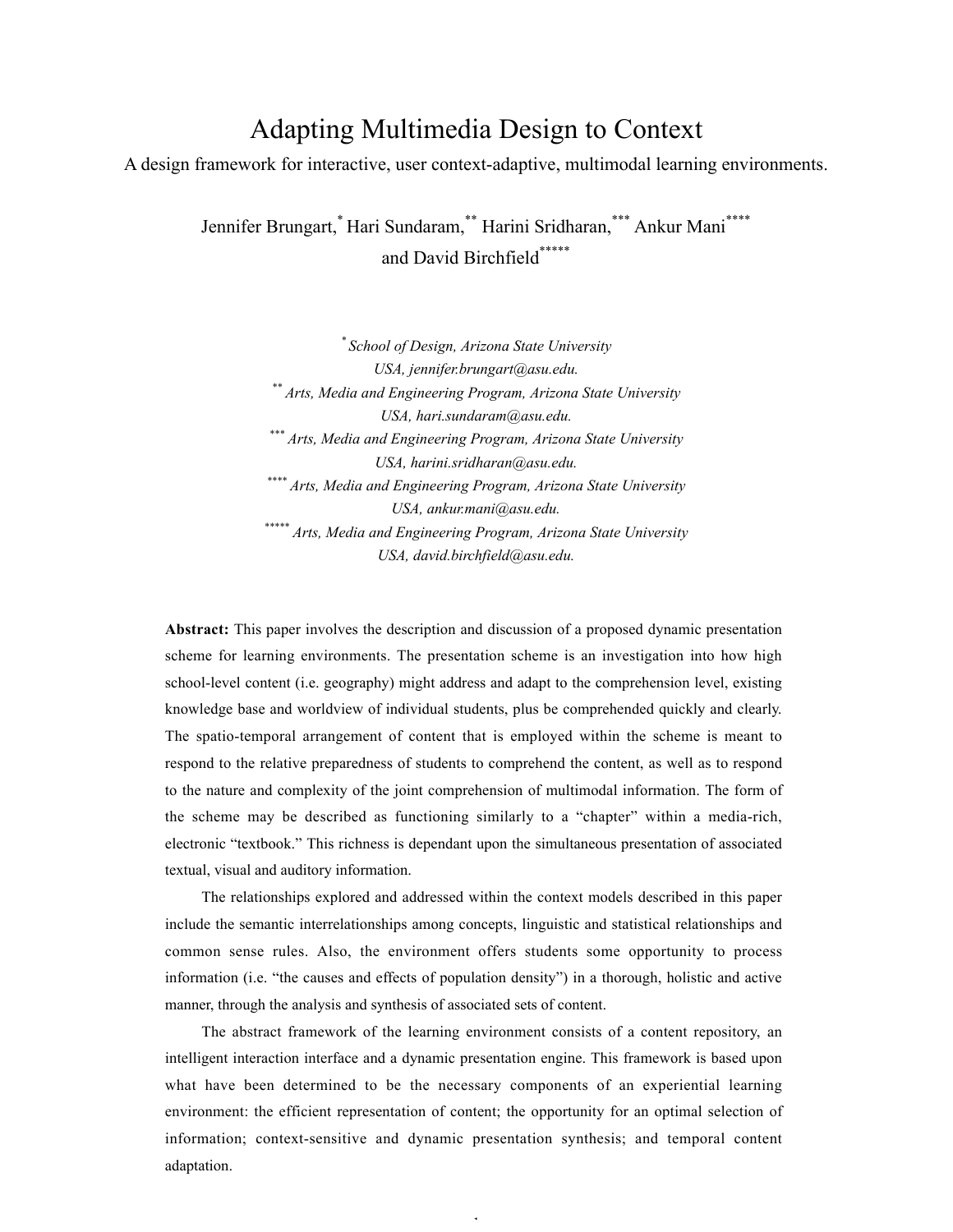A model mechanism was developed and implemented for the objective evaluation of user experience with–as well as for the comprehension of content presented within–the proposed dynamic presentation scheme. A pilot study evaluation of the model elicited some encouraging results. It seems that a multimodal user context may be a valid approach after which to model optimal dynamic user context for electronic media-based applications. For one, such a context may be applied to the temporal adaptation of information in order to create information summaries. *Key words: Experiential Learning Environment, User Context Adaptation, Interaction, Dynamic Presentation Scheme, Multimodal Information*

## **1. Introduction**

The proposed learning environment discussed within this paper is as an investigation into how high schoollevel, geography-related content (i.e. the causes and effects of population density) might be presented to adapt to the comprehension level and existing knowledge base of individual students, and be learned quickly, clearly and in a manner that prompts active cognitive processing. This learning environment provides students with opportunities for dynamic interaction with multimodal information; includes efficient spatio-temporal arrangements of information; adapts user context to content; adapts the presentation of content to the level of comprehension of individual users; and addresses preferences of active learners.

Intended as a learning environment and not as a reference source, this dynamic presentation scheme functions similarly to a "chapter" within a media-rich, electronic "textbook." The purpose of the environment is to support the comprehension of geography-related content through both reflective and active cognitive means, via a user context that is consistent with individual students' past interactions with the environment.

The contextual relationships explored within the presentation scheme include: semantic inter-relationships among concepts; linguistic and statistical relationships; and common sense rules. The spatio-temporal arrangements of information are based upon–and are responsive to–the relative preparedness of individual students to comprehend particular content. These arrangements also support joint comprehension of multimodal (i.e. visual, textual, auditory) content and respond to the informational complexity of individual media elements.

The abstract framework of the learning environment consists of a content repository, an intelligent interaction interface and a dynamic presentation engine. This framework features critical components of an experiential learning environment, such as efficient representation of content, opportunity for the optimal selection of information, context-sensitive and dynamic presentation synthesis, and temporal content adaptation.

A model mechanism was developed and implemented, in the form of a pilot study, for the objective evaluation of the quality of user experience with, and comprehension of content presented within, the learning environment.

## **2. Method**

#### **2.1 Subject**

According to [1], the tradition of high school-level classroom learning materials among Western cultures has tended to benefit those learners with reflective cognitive preferences, who prefer to process information by thinking about observations. Unfortunately, this approach to learning is not compatible with the dominant preferences of active learners–approximately half of all people–who prefer to learn by making and doing (i.e.

 $\overline{a}$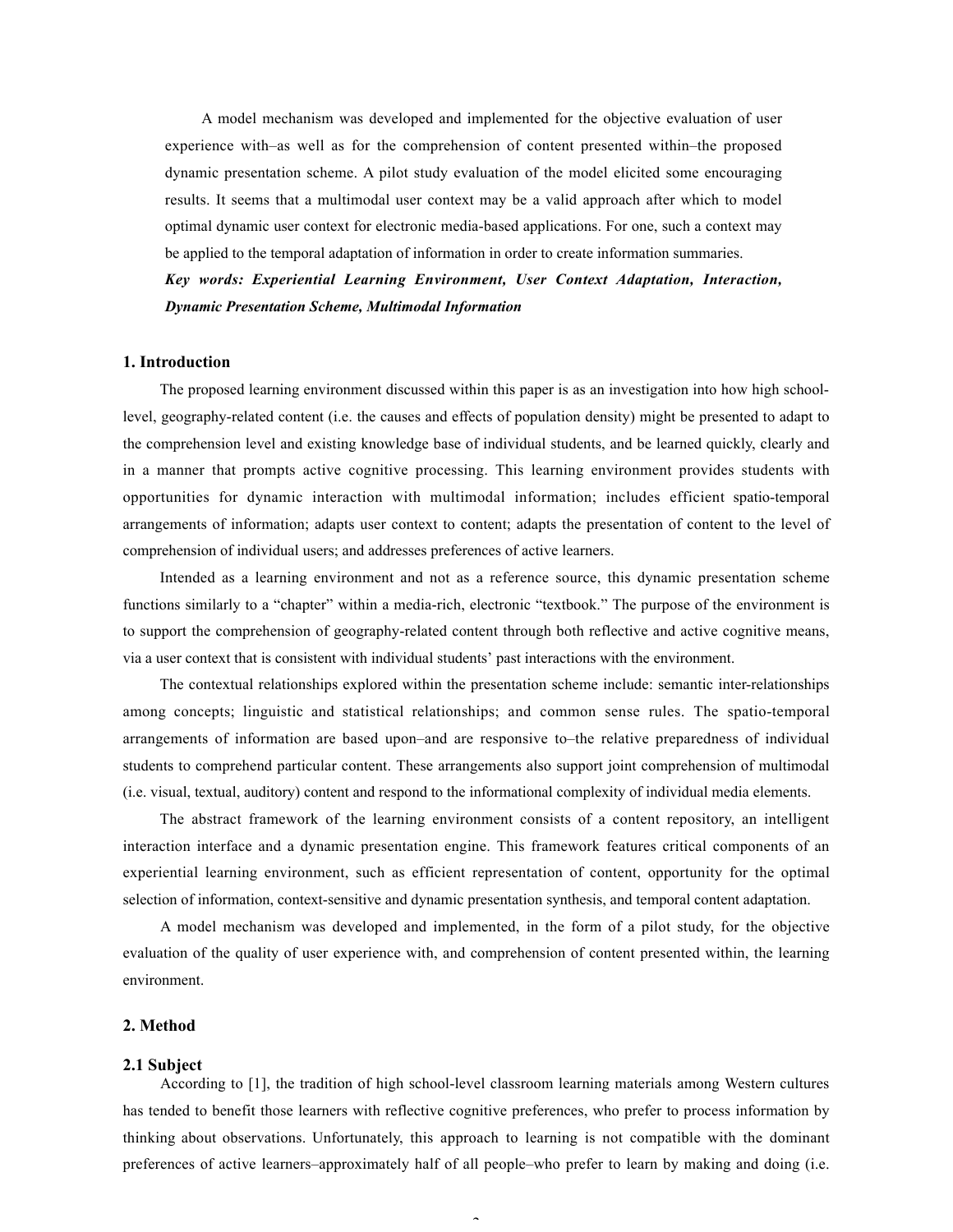using information in order to understand it). Educational content, within both print and electronic resources, is most often structured sequentially, emphasizes the classification of concepts and focuses on the representation of theory in the absence of actual experience with concrete information. High school-level students were selected as the target audience for this learning environment since these students, more than others throughout grades K-12, are denied regular educational experiences that extend beyond the presentation of abstract content in a linear manner.

Geography-related content–specifically, "the causes and effects of population density"–was selected for presentation within the learning environment. There is some information related to the causes and effects of population density that can only be fully understood through the comprehension of sensory-based information (e.g. proximity to water, noise pollution, etc.), the presentation of which–within an electronic environment– seemed to offer an interesting challenge.

Content was created specifically for and tailored to the objectives of the learning environment. Voluntary content standards for twelve disciplines taught in K-12 education were developed in recent years, under the leadership of discipline-based educational associations in the United States [2]. These standards emphasize the most important concepts within the twelve disciplines–those that are considered worthy of "enduring" understanding [3]. The standards for geography were referenced for the development of content presented within this learning environment (e.g. "Understands the nature, distribution and migration of human populations on the Earth's surface," "Understands how human actions modify the physical environment," etc.). The appropriation of content directly from existing, linear, reflection-based textbook resources would not have been appropriate for the development of an active, media-rich learning environment.

## **2.2 Materials**

The richness of the learning experience demonstrated within this system is dependant upon the simultaneous presentation of visual, textual and auditory information. The capacity of the electronic environment to simultaneously convey multiple levels of information strongly suggests the potential of the electronic "textbook" as an educational tool. The information communicated through the three modes–image, text and sound–should be related and mutually supportive, but not repetitive. In other words, one media element should enhance, rather than illustrate, another.

Collages of both sound [4] and image [5] possess the capacity to evoke a sense of time and place, the details of an environment, etc. It is possible for one to make clear inferences based upon information communicated through either visual and/or auditory means. A "soundscape" that conveys a passing jumble of indistinguishable footsteps, voices, car engines and honking horns, indicates a busy urban street. In contrast, the sound of a light wind blowing through leaves, a single pair of footsteps on a gravel drive and a bird crowing in the distance suggests a rural locale. Additionally, the sensory-based details conveyed within these soundscapes, indicate the urban area as being more densely populated than the rural area. Details within images have the capacity to suggest the relative population density of a location, as well (e.g. the number of people in the image, the height of or distance between buildings, etc.).

Media elements that support a particular concept should be positioned in close proximity to offer a clear spatial indication of what information belongs together within the presentation scheme. Attention to this sort of detail is particularly important when content is arranged in a collaged (i.e. overlapped) manner, as it is within our system, in order to prevent users from accidentally pairing elements that are not intended to be directly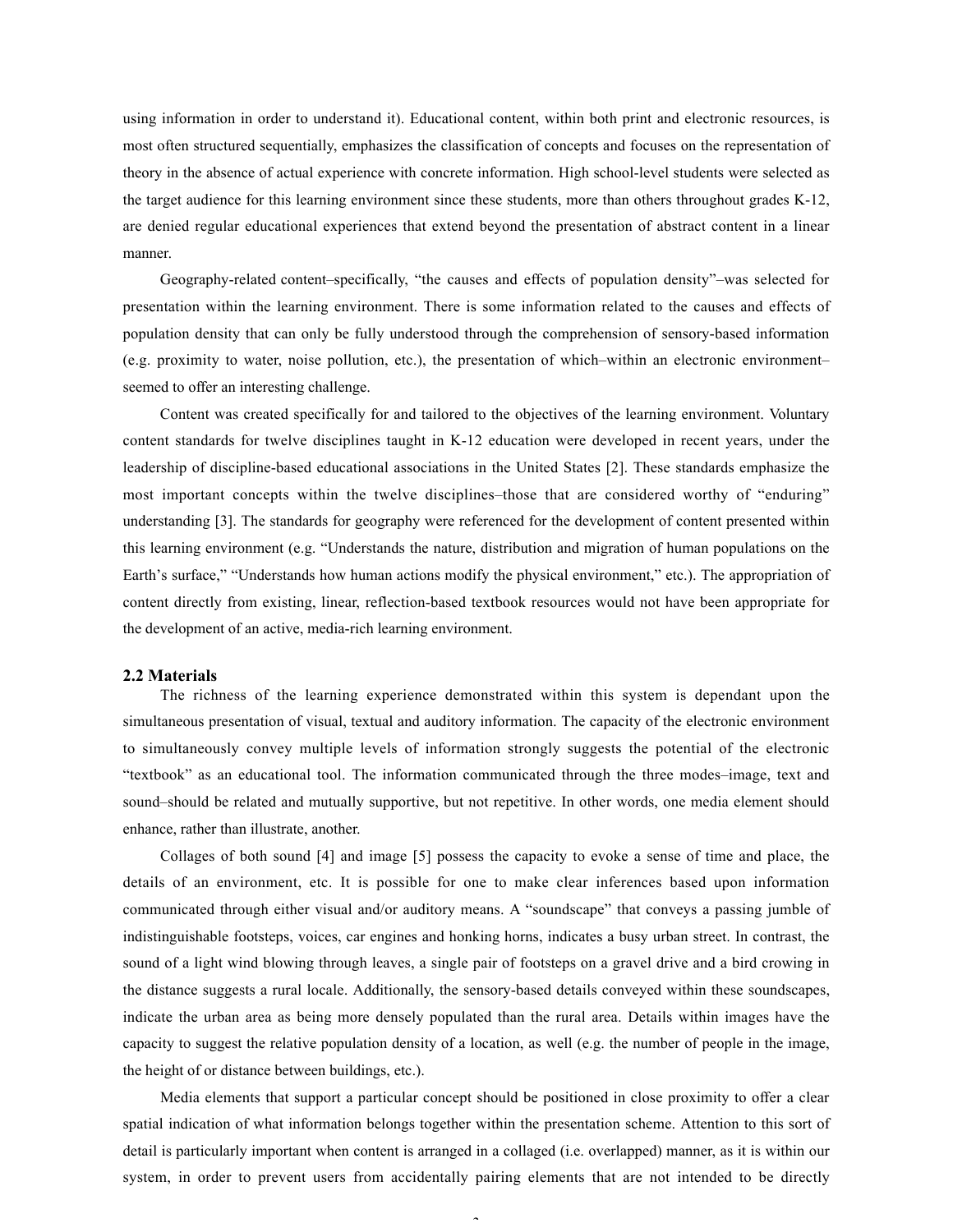associated with one another.

#### **2.3 Procedure**

The interface of the learning environment is screen-based and consists of three separate maps (i.e. an urban location, suburban location and rural location) that represent associated sets of concepts to be explored and learned. Various meaningful locations on the maps, which correspond with population density-related content, are rollover-sensitive. When one rolls over a sensitive area, a set of relevant textual, visual and auditory information is revealed in a preset, timed sequence which forms a collage of text, image and sound–the text and images of which eventually nearly fill the screen (See Figure 4).

The learning environment is structured in a way that allows students some opportunity for choosing the order in which the categories of content (i.e. "urban," "suburban," "rural") may be accessed. The flexibility afforded in allowing students to make choices in how to pursue learning is of particular importance to active learners in their achievement of cognitive satisfaction [1, 6].

Keywords relevant to the concepts appear within a dedicated section at the right side of the interface. This is to allow students to quickly and easily refer to the terminology that is important for them to know and understand. Concrete words possess the potential to add precision to communication and may be used to cast unfamiliar information with familiar details [7]. This method of relating new information to existing knowledge may help to establish the information as relevant and worthy of attention. According to [8], as a function of preservation, the human brain is wired to dismiss information that it does not perceive to be relevant.

The manner in which content is presented within this learning environment requires that, initially, the information be processed in a reflective manner as it appears on the screen. However, it seems that the cognitive process that a student must undertake in order to analyze and synthesize the new information into her own holistic understanding of the causes and effects of population density is, indeed, quite active. Analysis and synthesis are two domains of higher order thinking articulated within Bloom's Taxonomy [9] and the ability to analyze and synthesize information is highly valued in today's world [7].



Figure 1: The concept "waterfall" is represented with text, image and sound.

#### **2.3.1 Context Model**

The context model for our presentation scheme is defined using a semantic-net – a graph  $G = \langle V, E, W \rangle$ where the nodes  $v_i \in V$  represent the concepts, the edges  $e_{ij} \in E$  represent the type of relationship (e.g. semantic, spatio-temporal) between the nodes *i* and *j*, and  $w_{ij} \in W$ , specifies the strength of the relationship between the

 $\overline{a}$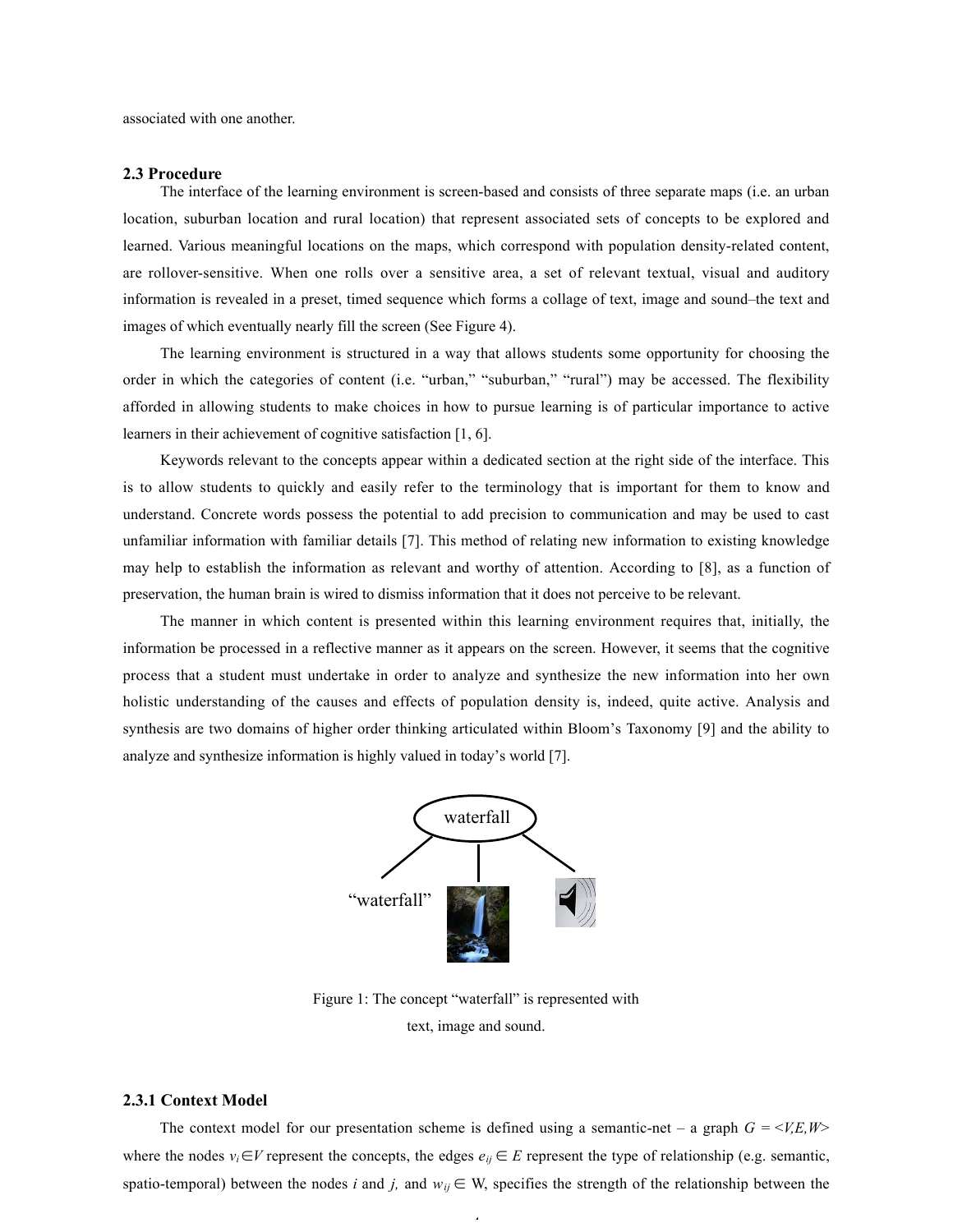nodes (see Figure 2) [10, 11]. A concept node may be associated with an image, video, audio segment, text or combination of one or more of these.



Figure 2: A semantic net.

#### **2.3.2 User context**

We define the user context to be comprised of concept nets composed of: the initial user profile (i.e. user interests, background, etc.); the viewing history (i.e. knowledge acquired while browsing the environment); user behavior (e.g. locations visited and time spent per media element); and user learning goals (see Figure 3).



Figure 3: The user context model has four components: profile; media history; behavior; and goals.

#### **2.3.3 Context evolution**

Our earlier framework [11] has been extended to incorporate multiple media (i.e. text, audio, images). Thus, the initial input of users' profiles may be in the form of text, audio clips and/or images.

The user context is referenced for the selection of media to present to the user. As the user interacts with the environment, the user context changes based upon the media consumed and time spent on each media element.

5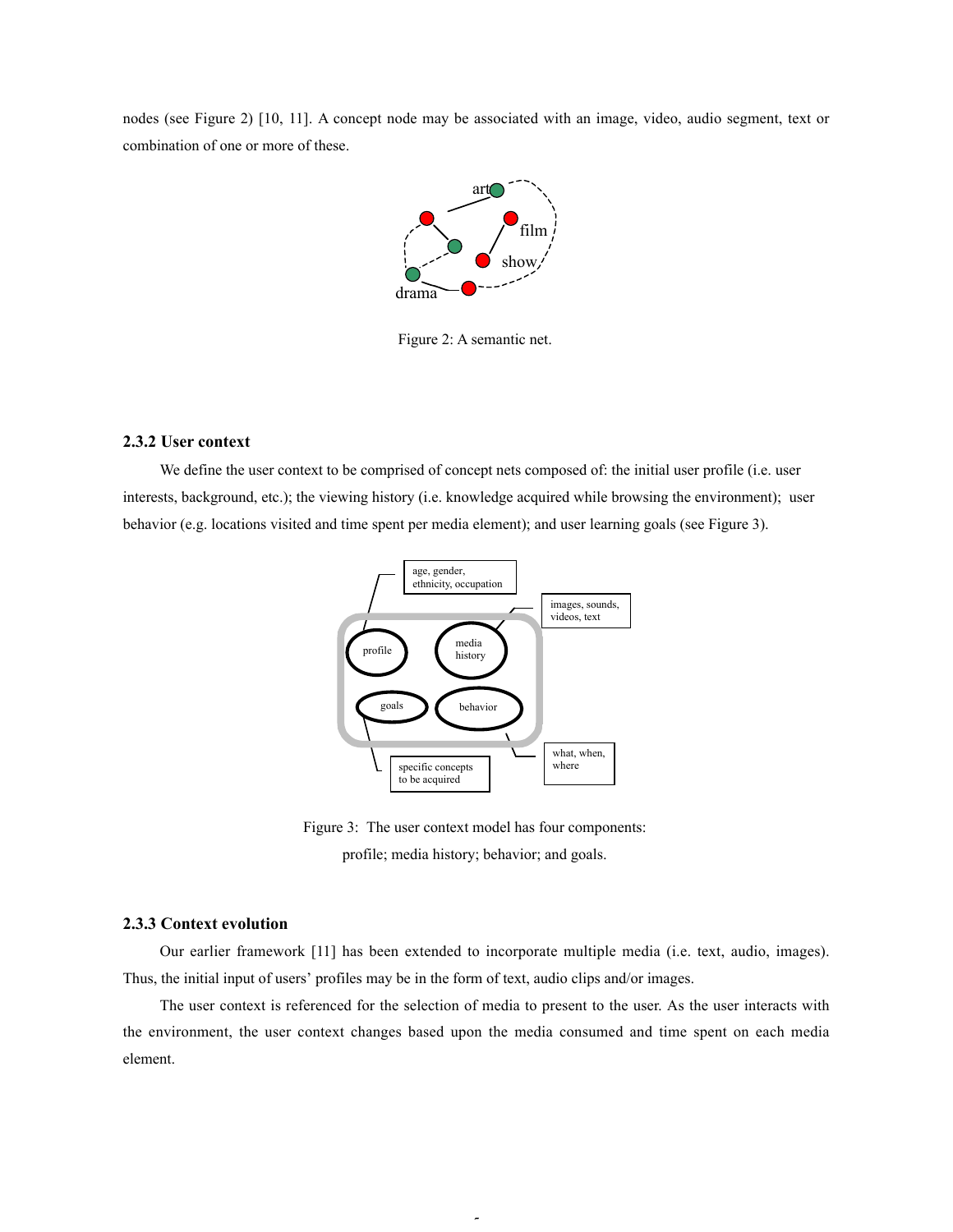We used a leaky bucket model from [11] as the basis for the evolution of context in our presentation scheme. Concepts automatically acquired by the user profile through the system are slowly lost over time at a fixed rate, unless the user reinforces the concepts by visiting related media. The process of context evolution here is analogous with human memory, which is an essential part of experience that prompts mental associations. The reinforcement of concepts in our model involves the formation of associations between similar events.



Figure 4: The graphs [(a), (c), (d)] represent the context of the same user at different times. The map (b) shows a specific location used by a student to learn about population density. The student does a mouse-over over the "fields" location on the map, and the system responds by dynamically creating a collage [see (c)] of images, text and sounds. As the user continues, the system refines the presentation of information as the user acquires additional information. The user context is updated to reflect the student's increased knowledge.

For each collage visited by the user, the experiential system creates a semantic net from the media and measures the time spent by the user on each collage. The interaction results in certain concepts being introduced into the user context (i.e. new knowledge), certain concepts being reinforced through association with similar concepts already in the user context, and certain concepts being disposed of over time. We have used the growth and decay equations given in [11] to calculate whether to reinforce or dispose of concepts based on time spent by the user with each event.

6

## **2.3.4. Optimal media selection**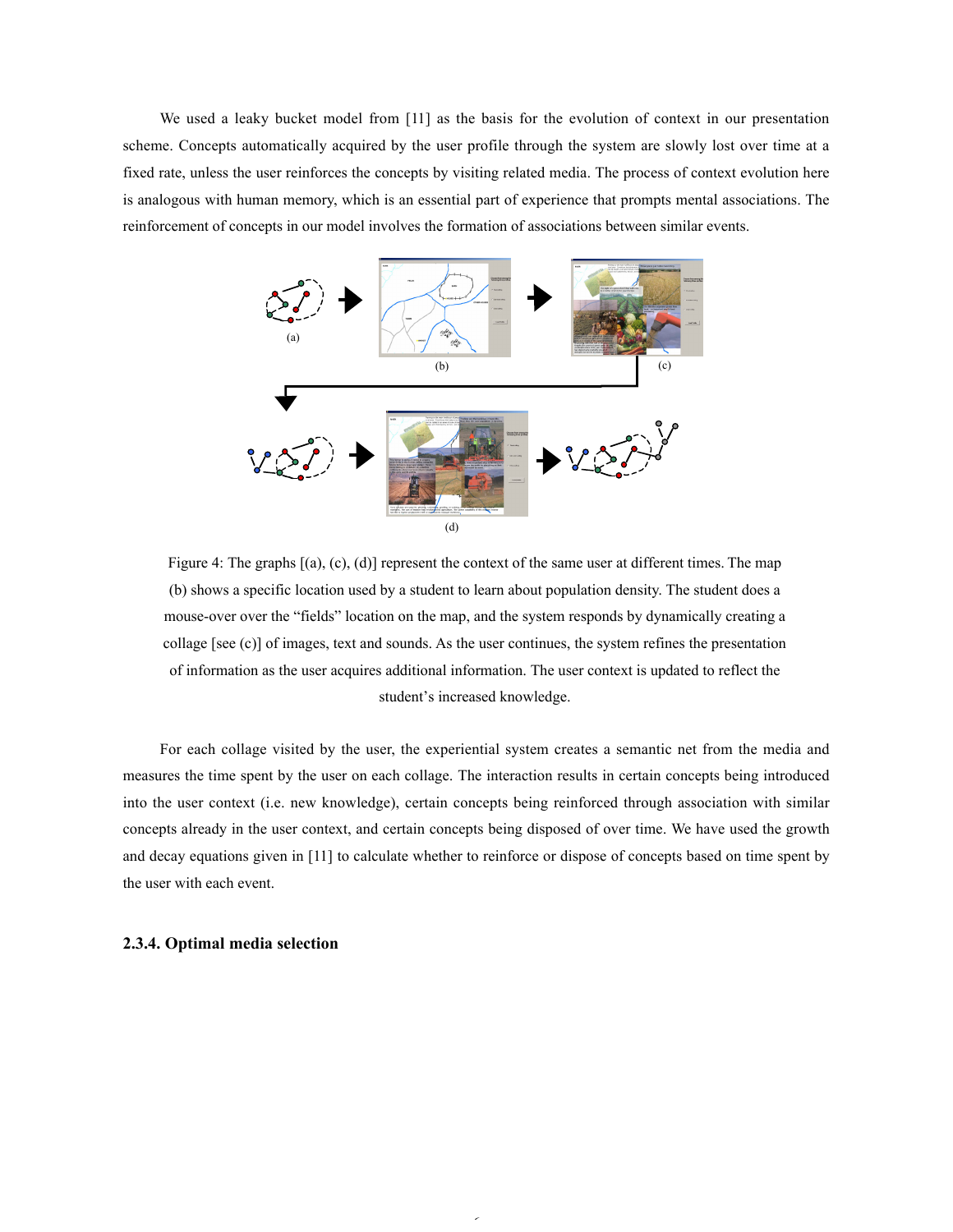

Figure 5: A disciplinary expert associates a set of images, sounds and text with each concept. (Each media element is represented as a full circle).

In our multimodal environment, individual concepts are represented through various media elements that interrelate and co-occur as media sets, both spatially and temporally. In the current system, this is done by disciplinary experts, although it could well be automated via media annotations.

Each concept may be represented by a large number of media sets, from which subsets of media elements are selected to maximize the coherence of information with respect to the user context and the location of the elements relative to the map. The subsets are chosen to complement the current user context, or distance from the user context (see **Error! Reference source not found.**), and to be relevant to the location selected on the map.

#### **2.3.5. Dynamic presentation synthesis**

The most important and distinguishing feature of this system is the dynamic presentation synthesis that seeks to optimize learning and coherence. For any given media set and presentation scheme (e.g. collage), there are various ways that the media elements can be organized, both spatially and temporally. For example, a collection of images presented within a collage could be arranged arbitrarily. Our presentation synthesis problem, however, examines how an *optimal* arrangement of images can be demonstrated within a collage and how the images might be displayed over an optimal amount of time.

#### **2.3.6 Media presentation duration**

Once a media set is selected to represent a particular concept, our system estimates the optimal time for presentation so that the media elements may be well comprehended. The effective duration required for the presentation of a media element is contingent upon the amount of time it takes a user to properly comprehend its information content (i.e. the complexity of the media element). For example, it is known that in films the closeups and less complex shots seem to last longer than shots with much detail [12] and this idea has been successfully used to calculate comprehension time and generate the visual skims in [13]. Similar ideas exist for audio comprehension, as well, and experiments in cognitive neuro-psychology show that sentence comprehension is related to the structural complexity of the sentence [14]. Indeed, through our own experimentation, we have found that the joint comprehension time for a set of media elements (i.e. visual, audio and textual elements) depends upon the compressibility of the individual media elements.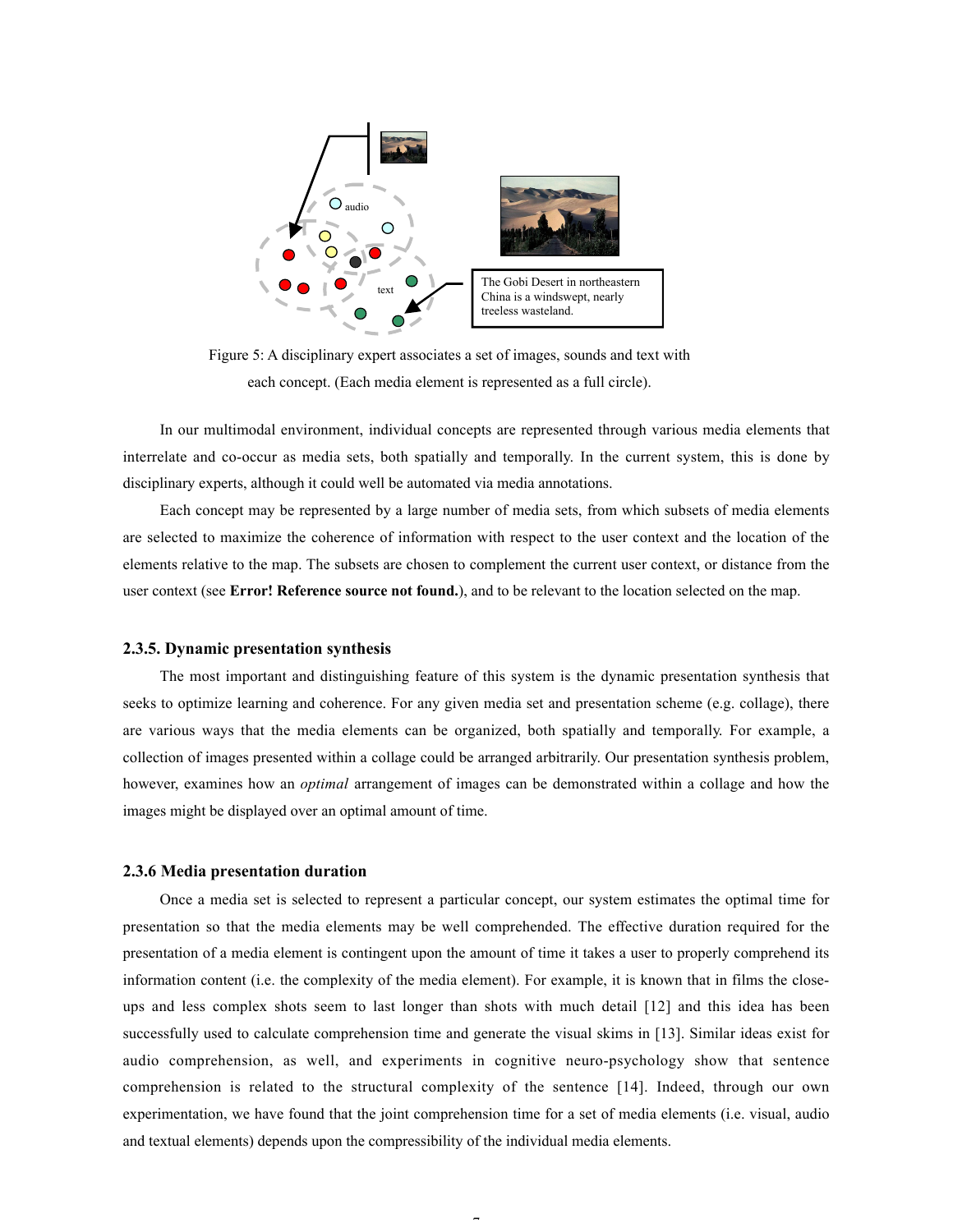#### **2.3.7 Presentation order**

The manner in which the presentation of information is ordered within the learning environment is crucial to the proper comprehension of key concepts. A good presentation scheme helps students learn concepts quickly, and supports freedom of interaction with the environment. Also, the coherence of information is an important factor in maintaining user attention and increasing learning capacity.

In our presentation scheme, the goal is for students to learn a set of concepts related to causes and effects of population density. Scores have been assigned to each media element that indicate the relative importance of the particular information to learning about population density. Additionally, these media elements have been divided into '*associated sets*' in support of particular concepts.

## **3. Results and Discussions**

Table 1: User studies on our interactive environment

| The environment is coherent.                   | 62/7  |
|------------------------------------------------|-------|
| The media concepts shown in increasing         | 5.0/7 |
| knowledge progression.                         |       |
| The speed of the presentation is just right.   | 7.0/7 |
| In the environment, the text, audio and images | 6.8/7 |
| appeared correlated.                           |       |

We conducted experiments to evaluate the coherence and the effectiveness as a learning environment of our presentation system.

We evaluated our models through a pilot study that included five users. Two different presentation systems were created and used in the experiment: one with the dynamic presentation synthesis discussed previously and one with the media elements presented in a random manner. The users were asked to interact with the systems by freely navigating through different locations on the map interfaces and then comparing the two systems with respect to the coherence and comprehensibility of the concepts presented. All users found the system featuring dynamic presentation synthesis to be more coherent and comprehensible.

The users were also asked a set of questions geared toward the evaluation of the coherence and comprehensibility of the presentation and the correlation between different media elements. The users were asked to rate these aspects of the system on a scale of 1-7, with 1 representing "strongly disagree" and 7 representing "strongly agree." The results obtained may be seen in Table 1. Using the standard t-test, these results are statistically significant, at confidence value of 0.99 or better.

#### **4. Conclusions**

The user study evaluation of our investigation into how high school-level, geography-related content might be presented to adapt to the comprehension level and existing knowledge base of individual students elicited some encouraging results. For example, a multimodal user context is, indeed, a novel approach after which dynamic electronic media-based experiences may be modeled.

 $\sim$